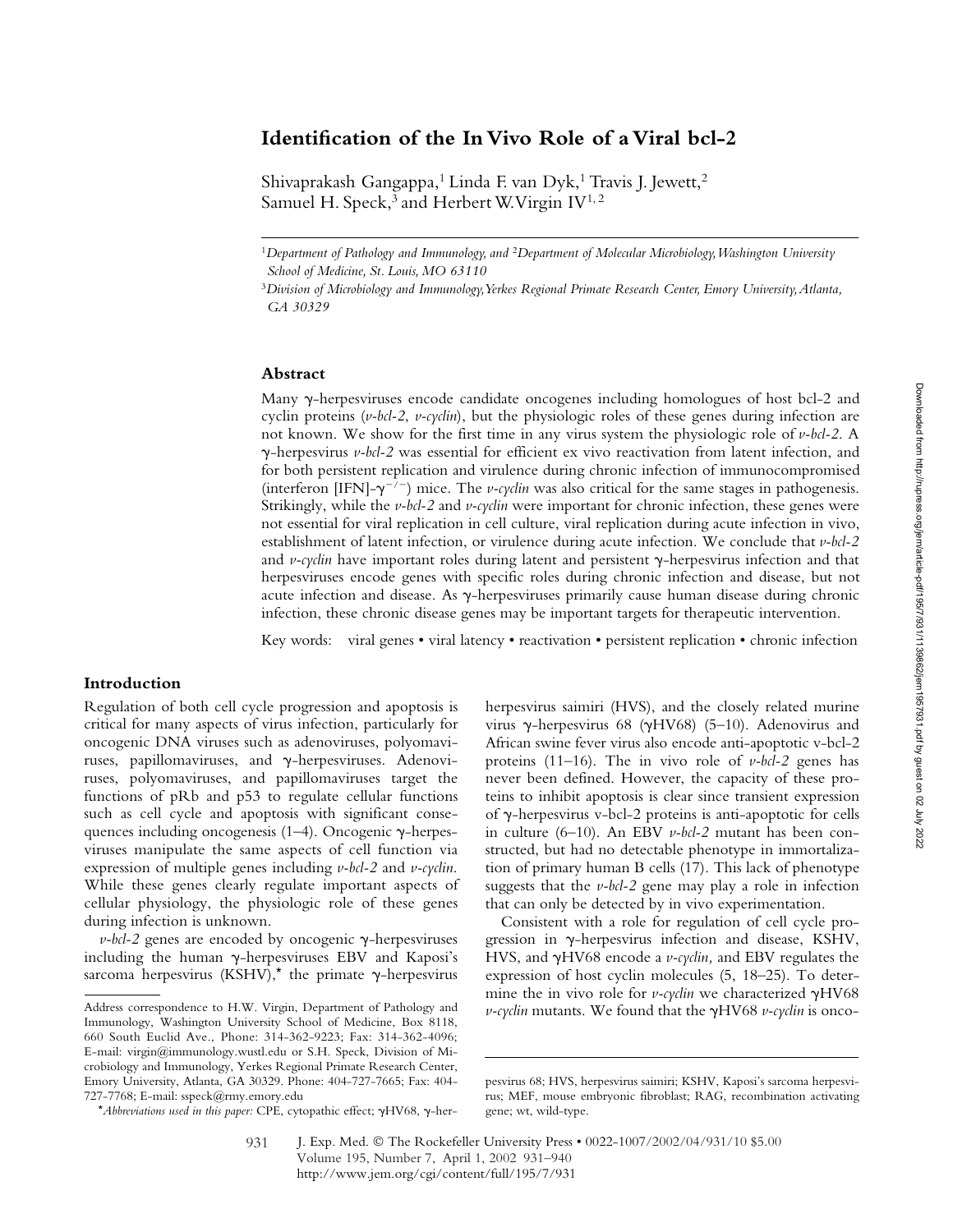genic when expressed in transgenic mice (26), and is required for efficient ex vivo reactivation from viral latency, but not for viral replication in wild type mice during acute infection (18, 27). The role of the *v-cyclin* in persistent replication and chronic disease has not been assessed.

In this study we use loss of function mutagenesis to evaluate the role of the  $\nu$ -bcl-2 gene in  $\gamma$ HV68 infection in vivo. Because regulation of cell cycle and apoptosis is intimately intertwined during infection with papillomaviruses, polyomaviruses, and adenoviruses, we compared properties of *v-bcl-2* and *v-cyclin* mutants. We found that neither of these genes has an important role during acute infection, but that both are important for ex vivo reactivation from latency, persistent replication, and disease during chronic infection.

#### **Materials and Methods**

*Viruses and Tissue Culture.* -HV68 clone WUMS (ATCC VR1465) was passaged, grown, and titered in NIH 3T12 cells or BALB/c or C57Bl/6 murine embryonic fibroblasts (MEFs) as described (18, 28). Viral stocks were generated from NIH 3T12 cells infected at multiplicity of infection (MOI)  $= 0.05$  and harvested at 50% cytopathic effect (CPE) (18).

Generation of Mutant  $\gamma H V68$  by Homologous Recombination. The parental genomic subclone for the targeting plasmids contains the 3,723 bp BamHI/BsrGI fragment of  $\gamma$ HV68 from genomic coordinates 101,654 to 105,377 in Litmus 38 (pL3700; references 5 and 18). The pL3700-v-bcl-2.Stop1 mutant targeting plasmid was generated using PCR and primers that excise 70 bp (from  $103,641$  to  $103,711$ ) and insert the 9 bp, 5' CTCGAG-TAG 3', which includes an XhoI site (underlined) and an in frame stop codon (bold). For pL3700-v-bcl-2.Stop2, the primers insert 7 bp, 5' AGCTAGC 3', which includes an NheI site (underlined) and a stop codon (bold) at genomic coordinate 103,450. The *v-bcl-2* mutant viruses were generated by transfection of NIH  $3T12$  cells with v-cyclin. LacZ virus genomic DNA (1.5  $\mu$ g) and pL3700-v-bcl-2 mutant plasmid  $(1.5 \mu g)$   $(18, 29)$ . Recombinant virus was purified by white plaque morphology after staining with X-Gal  $(5\textrm{-}b$ romo-4-chloro-3-indole- $\beta$ -D-galactoside)  $(18)$ . The *v-cyclin* marker rescue virus (v-cyclin.MR) has been described previously (18). Plaque purified (three rounds) viral stocks were characterized by Southern blot and Western blot analyses (18, 29).

*Mice, Infections, and Organ Harvests.* Recombination activating gene (RAG)- $1^{-/-}$  (The Jackson Laboratory; 002096) and IFN- $\gamma^{-/-}$  mice (The Jackson Laboratory; 002287) on a C57Bl/6 background (B6) were bred and maintained at Washington University School of Medicine in accordance with all federal and university policies. C57Bl/6J (B6) mice were purchased from The Jackson Laboratory.  $\gamma$  interferon receptor-deficient (IFN $\gamma$ R<sup>-/-</sup>) mice on a 129 background were obtained from Michel Aguet, Swiss Institute for Experimental Cancer Research, Lausanne, Switzerland (30). Unless otherwise stated, mice were age and sex matched, used between 7 to 10 wk of age, and infected with 10, 10<sup>3</sup>, or 10<sup>6</sup> PFU of  $\gamma$ HV68 by intraperitoneal injection in 0.5 ml of complete DMEM (18, 29). CD-1 outbred lactating mice with pups (12 d old) were obtained from Charles River Laboratories, and the pups were infected intracerebrally with virus diluted in 10  $\mu$ l of complete DMEM. Organs for titer were frozen at  $-80^{\circ}$ C in 1 ml DMEM before plaque assay (18, 29). Peritoneal cells were harvested by peritoneal lavage with 10 ml DMEM (31). To assess inflammatory disease in the great elastic arteries, the heart and attached aortic base were harvested at the time of death or sacrifice from IFN $\gamma$ R<sup>-/-</sup> mice and analyzed for incidence and severity of arteritic lesions (32, 33).

Quantitation of Cells Harboring  $\gamma$ HV68 Genome. The frequency of cells harboring the  $\gamma$ HV68 genome was determined by a limiting dilution nested PCR assay that amplifies  $\gamma$ HV68 gene 50 sequences with single copy sensitivity (31, 34). Briefly, peritoneal cells and splenocytes were frozen in 10% DMSO at  $-80^{\circ}$ C, thawed, counted, resuspended in isotonic buffer, and serially diluted into 96-well PCR plates. Uninfected NIH 3T12 cells were added so that each well contained 104 cells. Cells were then lysed in proteinase K and nested PCR performed (31, 34). 10 PCR reactions were analyzed for each cell dilution, with six dilutions per sample per experiment. Control reactions in each experiment included uninfected cells alone (6 reactions/plate) or cells with 10, 1, or 0.1 copies of plasmid DNA (p*Bam* HIN) containing target sequence (six reactions/plate each). There were no false-positive PCR reactions in assays reported here, and all assays demonstrated approximately one-copy sensitivity for plasmid DNA, with reactions containing 10, 1, or 0.1 copies of plasmid DNA positive in 89, 29, and 3% of all reactions.

*Ex Vivo Reactivation from Latency.* The frequency of cells reactivating from latency ex vivo was determined using a limiting dilution reactivation assay (28, 34). Briefly, peritoneal cells and splenocytes were harvested 16, 28, or 42 d after infection, and plated in serial twofold dilution (starting at  $4 \times 10^4$  peritoneal cells and 105 splenocytes per well) onto MEF monolayers in 96 well plates. Wells were scored microscopically 21 d later for viral CPE. When CPE was difficult to discern at high cell numbers, wells were replated onto fresh MEFs and CPE assessed. 24 wells were plated per dilution and 12 dilutions were plated per sample. Preformed virus in tissues was detected by plating parallel cell samples that had been subjected to mechanical disruption. Mechanical disruption does not inactivate virus but kills 99% of cells, and thus samples treated in this way detect preformed virus rather than virus reactivating from latency (28, 31, 34).

*Statistical Methods.* All data was analyzed using GraphPad Prism software (GraphPad Software). Titer data were statistically analyzed with the nonparametric, Mann-Whitney *t* test. Frequencies were obtained from the cell number at which 63% of the wells scored positive for either reactivating virus or the presence of viral genome based on Poisson distribution. Data were subjected to nonlinear regression analysis to obtain single-cell frequency for each limiting dilution analysis. The frequencies of reactivation and genome-positive cells were statistically analyzed by paired *t* test. Alterations in the incidence of arteritis were compared using  $\chi$ -square test and Fisher's exact test (which gave comparable results).

#### **Results**

Generation of Viruses Containing Mutations in the  $\gamma H V68$ *v-bcl-2 Gene.* To determine the role of *v-bcl-2* in viral infection, we constructed four  $\gamma$ HV68 *v-bcl-2* mutants. The -HV68 v-bcl-2 ORF (M11 original designation) spans 513 bp located between the *v-cyclin* gene (ORF72) and ORF73 (Fig. 1 A). Of the four recognized bcl-2 homology domains (BH domains; BH1-BH4) that are conserved between different bcl-2 family members, the predicted -HV68-v-bcl-2 protein has a recognizable BH1-like do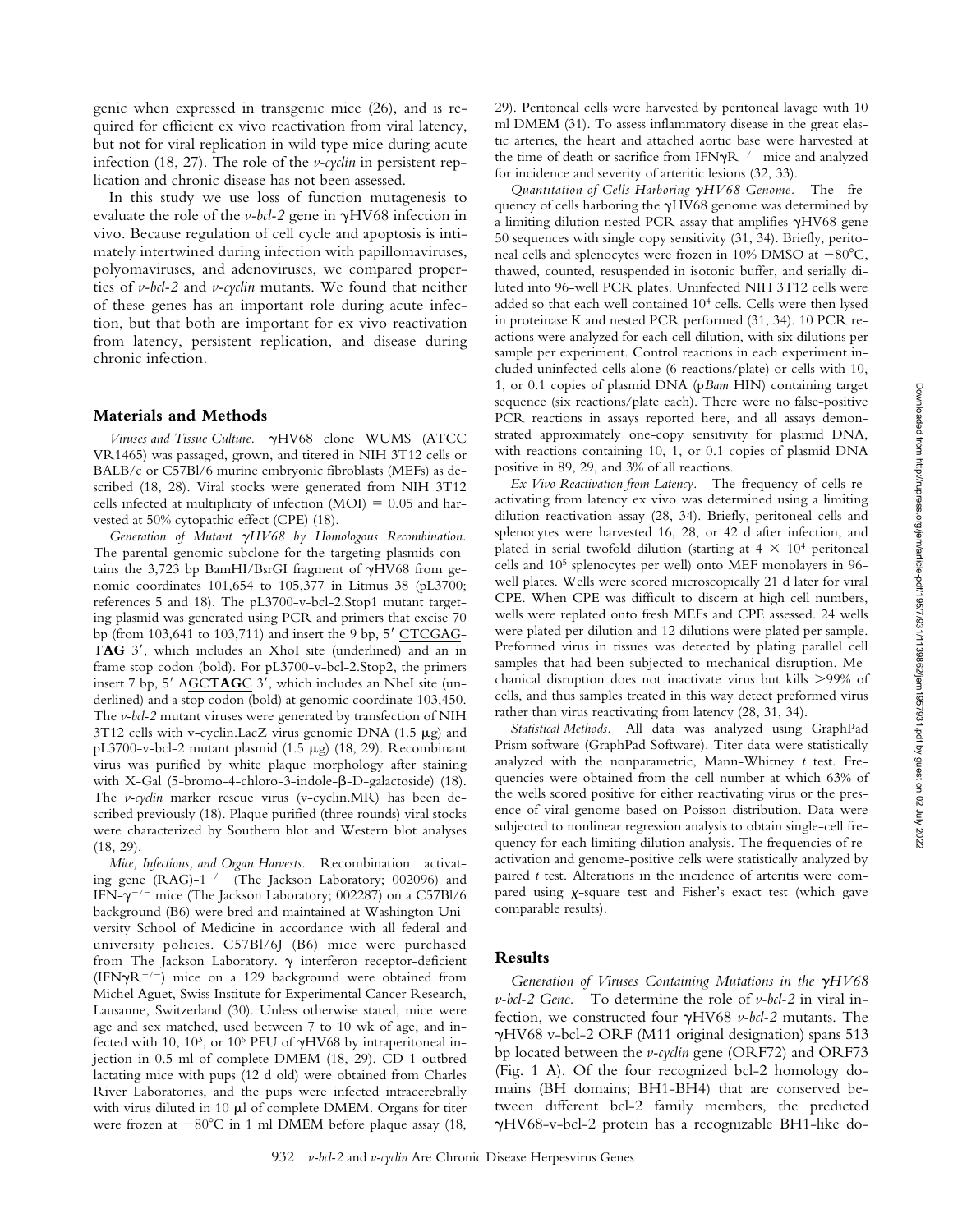main, but lacks clear BH2, BH3, or BH4 domains (5–7). The  $\gamma$ HV68 v-bcl-2 also shares with bcl-2 and v-bcl-2 proteins a hydrophobic COOH-terminal domain (5–10). Presuming the functional importance of conserved regions of the protein, we constructed two  $\gamma$ HV68 mutants with stop codons and frame shift mutations in the v-bcl-2 ORF (v-bcl-2.Stop1, v-bcl-2.Stop2) in which neither the BH1 domain nor the COOH-terminal hydrophobic domain should be translated (Fig. 1). The Stop1 mutation deletes the predicted BH1 domain and inserts a stop codon after 76 amino acids of the predicted 171 amino acid v-bcl-2 (Fig. 1 B). v-bcl-2.Stop2 contains a mutation that inserts a stop codon and frame shift mutation after 10 amino acids of the v-bcl-2 (Fig. 1 B). We generated two independent clones of each construct, indicated as A and B. The genomic structure of v-bcl-2.Stop1A and 1B, and v-bcl-2.Stop2A and 2B were confirmed by Southern blot analyses (Fig. 1 C). Western blot analysis showed that v-bcl-2.Stop viruses express v-cyclin normally in lytically infected 3T12 fibroblasts (Fig. 1 D).



Figure 1. Genomic structure of v-bcl-2.Stop mutant viruses. (A) Schematic representation of the region of the  $\gamma$ HV68 genome encoding the v-bcl-2 gene (M11 ORF; genomic coordinates 103,418–103,930) (reference 5), the structure of *v-bcl-2* mutant viruses and the *v-bcl-2* region Southern blot probe (genomic coordinates 101,654–105,377) (reference 5). The shaded region within ORF72 in the v-cyclin.LacZ virus represents a LacZ cassette insertion between 102,704 bp and 103,179 bp (reference 18). The crosshatched region in the M11 ORF in v-cyclin.LacZ signifies the part of the M11 ORF deleted in v-bcl-2.Stop1. (B) Schematic representation of the v-bcl-2 ORF showing the position of the conserved BH1 domain and the sites of Stop1 and Stop2 mutations in the v-bcl-2 ORF. Shaded regions are the portions of the ORF predicted to be translated. (C) Southern analysis of wt yHV68, v-bcl-2.Stop1 and Stop2 mutants, v-cyclin.LacZ, and v-cyclin.MR viruses. Purified genomic viral DNA (1 g) from the indicated viruses was digested with XhoI and BamHI (lanes 1–5) or NheI and BamHI (lanes 6–10) and Southern analysis performed with the *v- bcl-2* region probe (A; references 18 and 29). Expected fragment sizes for XhoI and BamHI digests: lane 1/wt  $\gamma$ HV68, 5.2 kb; lane 2/v-cyclin.LacZ mutant, 3.8 kb and 1.1 kb; lane 3/v-bcl-2.Stop1A mutant, 3.3 and 1.9 kb; lane 4/v-bcl-2.Stop1B mutant, 3.3 and 1.9 kb; lane 5/v-cyclin.MR, 5.2 kb. Expected fragment sizes for NheI and BamHI digests: lane 6/wt  $\gamma$ HV68, 5.2 kb; lane 7/v-cyclin-LacZ mutant, 3.8 kb and 1.5 kb; lane 8/v-bcl-2.Stop2A mutant, 3.5 and 1.7 kb; lane 9/v-bcl-2.Stop2B mutant, 3.5 and 1.7 kb; lane 10/v-cyclin.MR; 5.2 kb. (D) Immunoblot analysis of wt  $\gamma$ HV68, v-bcl-2.Stop1 and Stop2 mutants, v-cyclin.LacZ, or v-cyclin. MR virus infected NIH 3T12 cell lysates for v-cyclin and  $\beta$ -actin protein expression.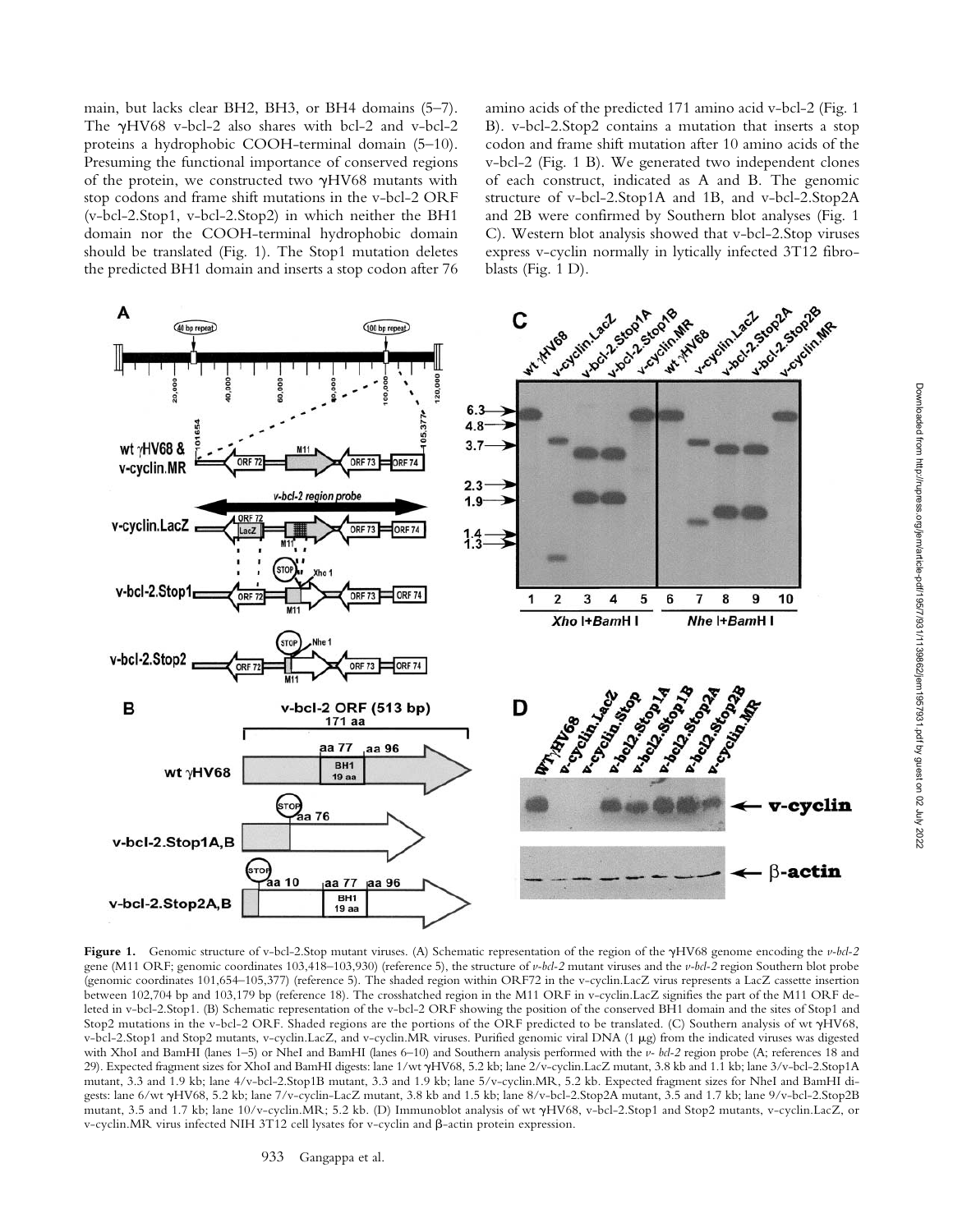As v-bcl-2. Stop viruses were derived from the  $\gamma$ HV68 mutant v-cyclin.LacZ, we compared the mutant viruses to both wild-type  $\gamma$ HV68 (wt  $\gamma$ HV68) and v-cyclin.MR, a virus in which the v-cyclin.LacZ mutation has been rescued using wt viral sequences (18). To definitively map the phenotypes we report to the v-bcl-2 gene, we characterized two independently generated viral mutants containing each of two different mutations in the v-bcl-2 gene. The use of two independent isolates to map a phenotype to a herpesvirus gene is an accepted approach  $(35-37)$ .

*No Role for v-bcl-2 in Acute Replication.* We first tested whether the  $\gamma$ HV68 *v-bcl-2* was required for viral replication in cultured cells or in acutely infected wt B6 or immunocompromised IFN- $\gamma^{-/-}$  mice on the B6 background. As predicted from studies of an EBV *v-bcl-2* mutant (17), -HV68 v-bcl-2.Stop1 and v-bcl-2.Stop2 grew normally in cultured cells under both single step and multi-step growth conditions (Fig. 2, A and B). *v-bcl-2* mutants also replicated as well as wt  $\gamma$ HV68 in the spleen and liver of wt B6 mice 4 or 9 d after infection as measured by plaque assay (Fig. 2 C, left panel). Similarly, growth of *v-bcl-2* mutants during acute infection of IFN- $\gamma^{-/-}$  was indistinguishable from growth of wt  $\gamma$ HV68 (Fig. 2 C, right panel). These data show that *v-bcl-2* is not essential for replication during acute infection in either wt B6 or immunocompromised IFN-  $\gamma^{-/-}$  mice. We have previously demonstrated that the *v-cyclin* is not required for replication during acute infection of wild type mice (18). We confirmed this finding and additionally showed that the v-cyclin, similar to the *v-bcl-2*, is not essential for replication in IFN- $\gamma^{-/-}$  mice (Fig. 2 C, right panel). While a 1.8-fold difference in titer between the wt  $\gamma$ HV68 and v-cyclin.MR at day 9 in B6 mice, and a 2.4-fold difference between v-cyclin.MR and v-cyclin.

Stop at day 4 in IFN- $\gamma^{-/-}$  mice reached statistical difference for spleen, the biological significance of such small differences in titer are unclear and do not influence our conclusions regarding v-bcl-2 mutants.

*v-bcl-2 Is Important for Ex Vivo Reactivation from Latency, but Not Establishment of Latency.* Given the lack of a role for *v-bcl-2* during acute infection, we turned our attention to parameters of chronic infection. We examined the role of *v-bcl-2* in establishment of latency (stable carriage of the viral genome in a cell without active replication) and ex vivo reactivation from latency. By 16 d after infection, infectious  $\gamma$ HV68 is cleared from the spleen and peritoneal cells of wt B6 mice and latency is established (18, 28, 29, 32, 34). The  $\gamma$ HV68 *v-bcl-2* is not required for establishment of latency since splenocytes (data not shown) and peritoneal cells harvested 16 or 42 d after infection of B6 mice with wt  $\gamma$ HV68, v-cyclin.MR, or v-bcl-2.Stop mutants contained equivalent frequencies of viral genome bearing cells (Fig. 3 A). Despite normal establishment of latency and absence of productive infection as shown by the disrupted samples in Fig. 3 B, v-bcl-2.Stop mutants reactivated 4–5-fold less efficiently than either wt  $\gamma$ HV68 or v-cyclin.MR virus in the peritoneal exudate cells (PECs) but not in the spleen (data not shown) both day 16 and day 42 after infection (Fig. 3 B). This viral phenotype is similar to *v-cyclin* mutants which also fail to efficiently reactivate from latency (18, 27), suggesting that regulation of both apoptosis and cell cycle is key to ex vivo reactivation from the latent state.

The  $\gamma H V$ 68 v-bcl-2 and v-cyclin Are Necessary for Persistent *Replication of Virus in Immunocompromised Hosts.* Persistent replication of  $\gamma$ -herpesviruses likely contributes to both disease in immunocompromised hosts and spread of



934 *v-bcl-2* and *v-cyclin* Are Chronic Disease Herpesvirus Genes

Figure 2. γHV68 *v-bcl-2* mutant viruses grow like wt  $\gamma$ HV68 in cultured cells and during acute infection of mice. NIH 3T12 cells were infected with 5.0 (A) or 0.05 (B) PFU of virus per cell and viral titer determined at the times indicated. Data is pooled from two experiments (mean  $\pm$  SEM). (C) Viral titers in spleen and liver of B6 (left panel) and IFN- $\gamma^{-/-}$  (right panel) mice 4 and 9 d after intraperitoneal infection with 106 PFU of virus. Data is pooled from two separate experiments with five mice total per time point/experiment (mean  $\pm$  SEM). The virus titer in the spleen were statistically significant (\*) as follows. For B6 mice, day 9 spleen; wt  $\gamma$ HV68 versus v-cyclin. MR, 1.8-fold difference,  $P = 0.03$ . For IFN- $\gamma^{-/-}$  mice, day 4 spleen; v-cyclin.MR versus v-cyclin.Stop, 2.4-fold difference,  $P = 0.001$ .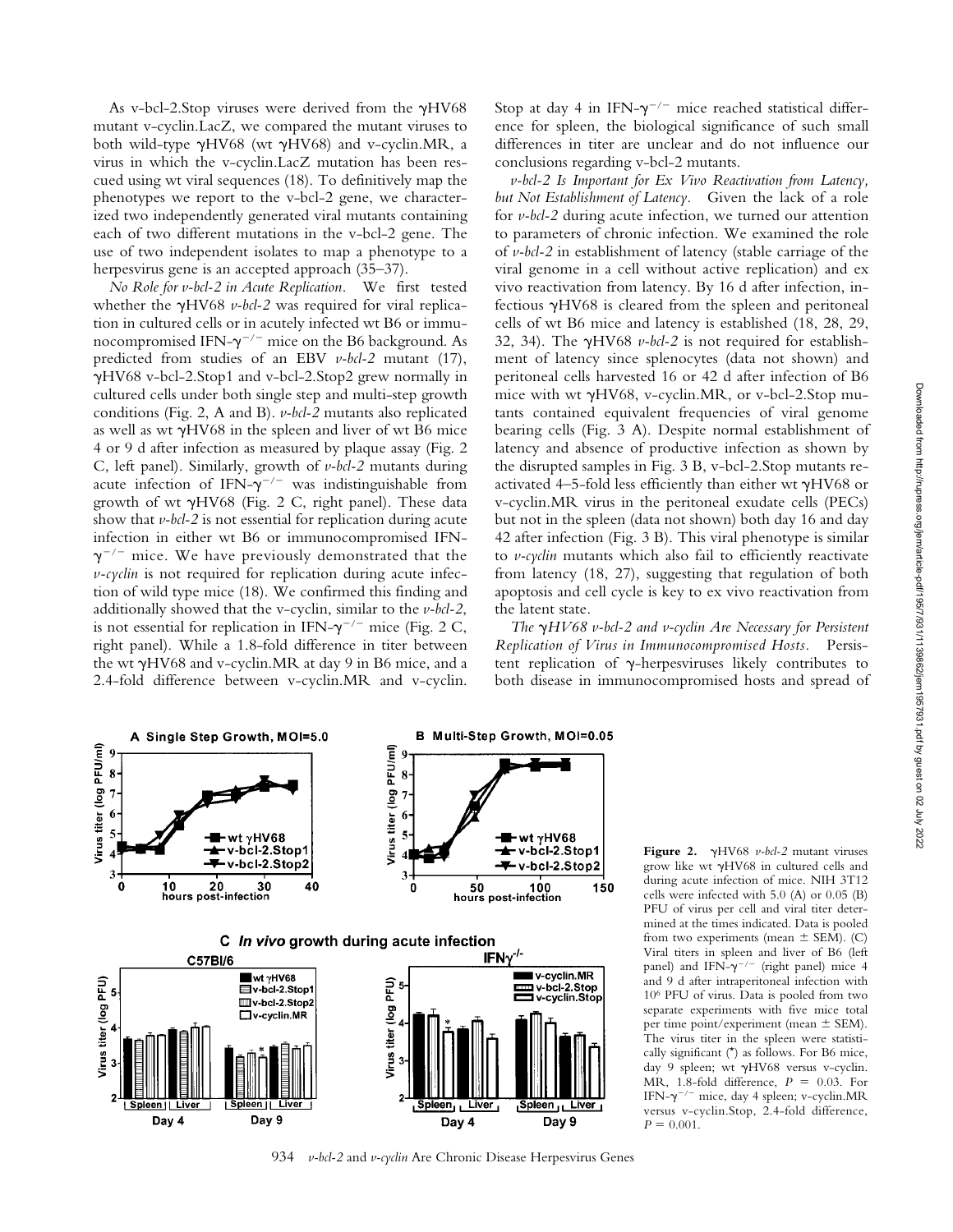

**Figure 3.** *v-bcl-2* mutants establish latency normally but fail to reactivate efficiently during ex vivo culture. B6 mice were infected with 106 PFU of virus and peritoneal cells were harvested at 16 or 42 d after infection for quantitation of the frequency of latently infected cells (A) and the frequency of cells reactivating from latency (B). Data represent results of two to five separate experiments using two independent mutant isolates (mean  SEM), with each experiment containing cells pooled from five mice. The difference in frequency of genome positive cells at day 16 and day 42 were not statistically significant between the wt γHV68 versus v-bcl-2.Stop1 and v-cyclin.MR versus v-bcl-2.Stop2. At 16 d (A and B, left panels), the decreased frequencies of ex vivo reactivation of both v-bcl-2.Stop mutants compared with wt  $\gamma$ HV68 and

v-cyclin.MR were statistically significant as follows: v-bcl-2.Stop1 versus wt  $\gamma$ HV68, *P* = 0.006; v-bcl-2.Stop2 versus wt  $\gamma$ HV68, *P* = 0.005; v-bcl-2.Stop1 versus v-cyclin.MR,  $P = 0.013$ ; v-bcl-2.Stop2 versus v-cyclin.MR,  $P = 0.010$ . At 42 d (A and B, right panels), the decreased frequencies of ex vivo reactivation of both v-bcl-2.Stop mutants compared with wt  $\gamma$ HV68 and v-cyclin.MR were statistically significant as follows: v-bcl-2.Stop1 versus wt γHV68, *P* = 0.004; v-bcl-2.Stop2 versus wt γHV68, *P* = 0.005; v-bcl-2.Stop1 versus v-cyclin.MR, *P* = 0.006; v-bcl-2.Stop2 versus v-cyclin.MR,  $P = 0.009$ .

the viruses between hosts. Consistent with prior reports (18, 29), we did not detect persistent replication of either wt yHV68 or v-bcl-2.Stop viruses in the spleen (data not shown) or peritoneal cells of normal mice 16 and 42 d after infection (Fig. 3 B, open symbols). However, wt  $\gamma$ HV68 persistently replicates in peritoneal cells of IFN- $\gamma^{-/-}$  mice for at least 6 wk after infection (unpublished data), providing a model for determining whether the *v-bcl-2* has a role in persistent replication. One scenario is that persistent replication is due to reactivation from latency. Because -HV68 *v-cyclin* mutants share with *v-bcl-2* mutants (above) the phenotype of decreased reactivation from latency despite normal establishment of latency (18), we analyzed *v-bcl-2* and *v-cyclin* mutants for their capacity to persistently replicate in IFN- $\gamma^{-/-}$  mice.

Consistent with findings in immunocompetent B6 mice (Fig. 3), v-bcl-2.Stop1 and v-bcl-2.Stop2 showed 4–5-fold decreased frequency of reactivation from peritoneal cells of IFN- $\gamma^{-/-}$  mice compared with wt  $\gamma$ HV68 and v-cyclin.MR virus (Fig. 4, left panels). This decrease in ex vivo reactivation was not due to a decrease in the number of cells carrying the viral genome because PECs from IFN- $\gamma^{-/-}$  mice infected with v-cyclin.MR, v-bcl-2.Stop, or v-cyclin.Stop mutant contained comparable frequency of genome positive cells (Fig. 4 D). The *v-cyclin* is also required for efficient ex vivo reactivation from latency in cells from IFN- $\gamma^{-/-}$ mice (Fig. 4, A–C, left panels).

Interestingly, neither v-bcl-2.Stop nor v-cyclin.Stop mutants showed significant persistent replication in IFN-  $\gamma^{-/-}$  mice (Fig. 4, A–C, right panels). Persistent replica-

tion was detected for both wt  $\gamma$ HV68 and control virus v-cyclin.MR. These results demonstrated the requirement for both *v-bcl-2* and *v-cyclin* genes for persistent replication in immunocompromised hosts. This is in striking contrast to the lack of a role for these genes in acute replication in either wt or IFN- $\gamma^{-/-}$  mice (Fig. 2). This demonstrates that different viral genes are required for acute replication and persistent replication, strongly arguing that acute and persistent  $\gamma$ -herpesvirus replication are genetically distinct processes.

*Requirement for v-bcl-2 and v-cyclin for Lethal Chronic Disease but Not Lethal Acute Disease.* The data presented so far argues for a specific role of *v-bcl-2* and *v-cyclin* in chronic but not acute infection. If this distinction is physiologically important, these genes should be required for virulence in models of chronic disease but not for virulence during acute infection. Chronically infected IFN- $\gamma^{-/-}$  and IFN $\gamma$ R<sup>-/-</sup> mice develop lethal persistent infection and severe large vessel vasculitis (32). The vasculitis is due to persistent replication in smooth muscle cells of the immunoprivileged media of the great elastic arteries (33). Consistent with the data above demonstrating a critical role for *v-cyclin* and *v-bcl-2* in persistent replication in IFN- $\gamma$ <sup>-/-</sup> mice, *v-bcl-2* mutant and *v-cyclin* mutant viruses killed IFN $\gamma$ R<sup>-/-</sup> mice less efficiently than wt virus during chronic infection (Fig. 5 A). Evaluation of pathology of arteritic lesions revealed significant change in incidence of lesions (v-cyclin.MR  $[14/19 = 74\%]$  versus v-bcl-2.Stop  $[10/35 = 28\%]$ ,  $P =$ 0.0002; v-cyclin.MR versus v-cyclin.Stop  $[7/20 = 35\%]$ ,  $P = 0.001$ ) but not in the severity of aortic lesions between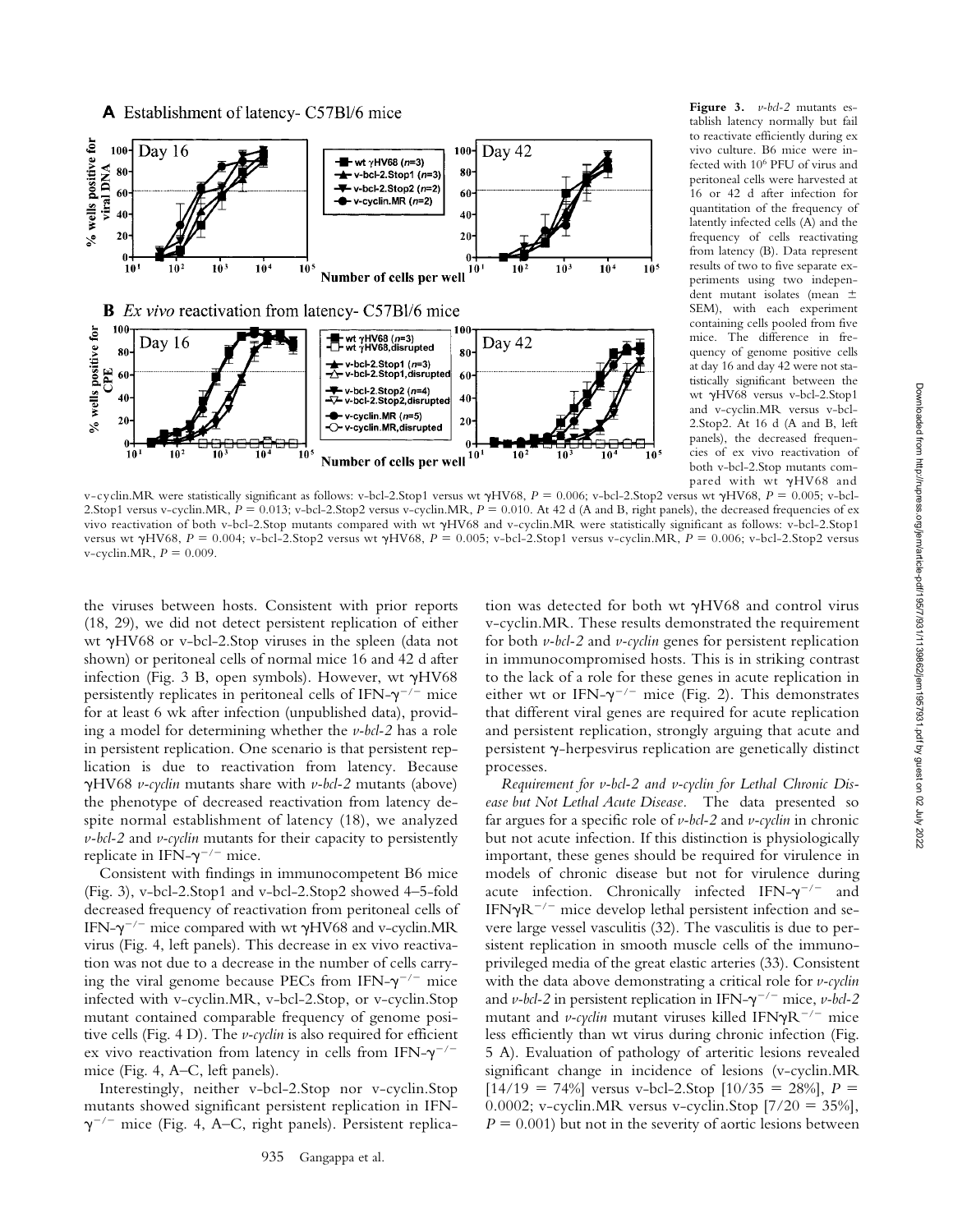

**Figure 4.** *v-bcl-2* and *v-cyclin* are critical for persistent replication of  $\gamma$ HV68 in IFN- $\gamma$ <sup>-/-</sup> mice. IFN- $\gamma$ <sup>-/-</sup> mice were infected with 106 PFU of virus and peritoneal cells were harvested at 16, 28, or 42 d after infection for quantitation of frequency of cells reactivating virus (A–C, left panels), amount of persistent virus (A–C, right panels), and frequency of latently infected cells (D). Data represent results of two to three experiments (mean  $\pm$ SEM), with each experiment containing cells pooled from five mice. Since at day 42 time point, no significant difference between v-cyclin.MR and wt -HV68 was observed, only v-cyclin.MR was checked for day 16 and day 28 time points along with two independent isolates of v-bcl-2.Stop1 and v-cyclin.Stop. For day 42 experiments, *v-bcl-2* mutant infection included two experiments with v-bcl-2.Stop1 and one experiment with v-bcl-2.Stop2. Similarly, *v-cyclin* mutant infection included two experiments with v-cyclin.Stop and one experiment with v-cyclin.LacZ at day 42 time point. The decreased frequencies of ex vivo reactivation and persistent productive replication of both *v-bcl-2* mutant and *v-cyclin* mutant compared with wt  $\gamma$ HV68 and v-cyclin.MR were statistically significant as follows: day 16 ex vivo reactivation, v-bcl-2.Stop1 versus v-cyclin.MR,  $P = 0.007$ ; v-cyclin.Stop versus v-cyclin.MR,  $P = 0.003$ ; for day 16 persistent productive replication, v-bcl-2.Stop1 versus v-cyclin.MR,  $P = 0.014$ ; v-cyclin.Stop versus v-cyclin.MR,  $P = 0.011$ , for day 28 ex vivo reactivation, v-bcl-2.Stop1 versus  $v$ -cyclin.MR,  $P = 0.0009$ ,  $v$ -cyclin.Stop versus v-cyclin.MR,  $P = 0.0001$ ; for day 28 persistent productive replication, v-bcl-2.Stop1 versus v-cyclin.MR,  $P = 0.0326$ , v-cyclin.Stop versus v-cyclin.MR,  $P = 0.028$ , and for

day 42 ex vivo reactivation, *v-bcl-2* mutant versus wt  $\gamma$ HV68,  $P = 0.0008$ , *v-bcl-2* mutant versus v-cyclin.MR,  $P = 0.0003$ , *v-cyclin* mutant versus wt  $\gamma$ HV68,  $P = 0.0001$ , *v-cyclin* mutant versus v-cyclin.MR,  $P = 0.0001$ ; for day 42 persistent productive replication,  $v$ -bcl-2 mutant versus wt  $\gamma$ HV68,  $P = 0.027$ ,  $v$ -bcl-2 mutant versus v-cyclin.MR,  $P = 0.008$ , *v-cydin* mutant versus wt  $\gamma$ HV68,  $P = 0.032$ , *v-cydin* mutant versus v-cyclin.MR,  $P = 0.011$ . The difference in frequency of genome positive cells at day 16 and day 42 were not statistically significant between the v-cyclin.MR versus v-bcl-2.Stop1 and v-cyclin.MR versus v-cyclin.Stop.

the v-cyclin.MR, *v-bcl-2* mutant, and the *v-cyclin* mutant virus infected mice (data not shown).

We noted that the phenotype of v-bcl-2 and v-cyclin deficient viruses during chronic infection of IFN- $\gamma^{-/-}$  was in contrast to the lack of a phenotype for these viruses in growth during acute infection of normal and IFN- $\gamma^{-/-}$ 

mice (Fig. 2 C). We considered the hypothesis that data on acute infection using IFN- $\gamma^{-/-}$  is not comparable to data on chronic infection from IFN $\gamma R^{-/-}$  mice. However, the phenotypes of IFN- $\gamma^{-/-}$  mice and IFN $\gamma \rm R^{-/-}$  are similar using a number of different routes of infection and doses of wt yHV68 (32, 38). To determine if decreased virulence of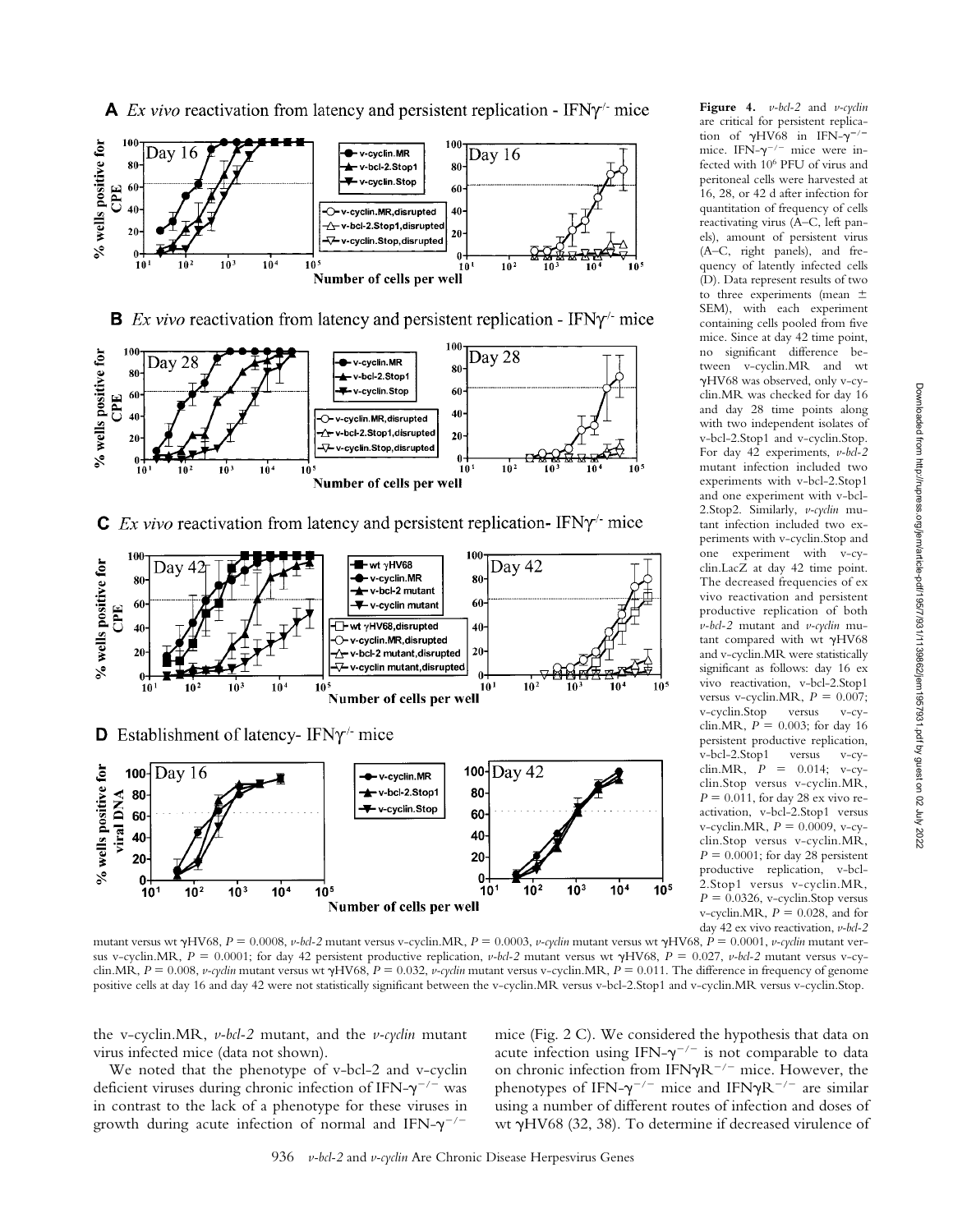

**Figure 5.** *v-bcl-2* and *v-cyclin* are necessary for lethal chronic disease but not for lethal acute disease. (A) IFN $\gamma R^{-/-}$  mice were infected intraperitoneally with v-cyclin.MR, v-bcl-2.Stop, or v-cyclin.Stop mutant virus and observed for lethality over 90 d after infection. The increase in percent survival of mice infected with *v-bcl-2* mutant virus or v-cyclin.Stop mutant virus compared with v-cyclin.MR virus was statistically significant as follows: v-bcl-2.Stop versus v-cyclin.MR,  $P = 0.0003$ ; v-cyclin.Stop versus  $v$ -cylin.MR,  $P = 0.012$ . (B) Survival of  $RAG-1^{-/-}$  mice infected intraperitoneally with  $10^6$ ,  $10^3$ , or 10 PFU of virus. Data are pooled from two experiments (*n*  number of mice). (C and D) Survival of CD1 mice (3–4 wk old) infected intracerebrally with v-cyclin.MR, v-bcl-2.Stop 1, or v-cyclin.Stop virus and observed for lethality over 21 d after infection. Data represent 20–30 mice per point pooled from 2–3 independent experiments. *P*  NS indicates that there is no statistical difference between the indicated groups.

*v-bcl-2* and *v-cyclin* mutant viruses was specific to chronic disease, we tested mutant viruses in two additional models of virulence during acute infection. The virulence of wt  $\gamma$ HV68 and v-bcl-2.Stop1 was comparable in RAG-1<sup>-/-</sup> mice infected with 10,  $10^3$ , or  $10^6$  PFU (Fig. 5 B). We previously showed that *v-cyclin* mutant  $\gamma$ HV68 is not attenuated in this same model (18).  $\gamma$ HV68 also causes acute lethal meningitis when administered intracerebrally into weanling mice (39). The virulence of *v-cyclin* and *v-bcl-2* mutants in this lethal meningitis model was indistinguishable from that of wt  $\gamma$ HV68 (Fig. 5, C and D). Thus, the lack of virulence of *v-bcl-2* and *v-cyclin* mutant viruses during chronic disease was not seen in two different models of acute disease, further supporting our conclusion that *v-bcl-2* and *v-cyclin* are viral genes with a physiologically important and specific role during chronic infection.

## **Discussion**

We show here for the first time that a  $\gamma$ -herpesvirus *v-bcl-2*, as previously shown for a *v-cyclin*, is necessary for efficient ex vivo reactivation from latency. The importance of both anti-apoptotic and cell cycle regulatory proteins in ex vivo reactivation from latency suggests that the reactivation process requires cell cycle progression and triggers host or cellular apoptotic pathways that serve to prevent reactivation unless the virus counters with antiapoptotic molecules.

Of special importance for understanding how herpesviruses cause disease, we demonstrate for the first time that herpesviruses have genes (*v-bcl-2* and *v-cyclin*) that are important for persistent replication and chronic disease in an immunocompromised host, but not acute replication and acute disease*.* This identifies persistent replication as a process that is genetically distinct from replication during acute infection, and shows that genes important for persistent replication are key virulence determinants.

*v-bcl-2 Is Required for Efficient Ex Vivo Reactivation from* Latency.  $\gamma$ HV68 establishes latency in a number of cells types including macrophages, dendritic cells, and B cells (28, 31, 40, 41). We found that establishment of latency does not require v-bcl-2. In this respect, *v-bcl-2* is similar to other  $\gamma$ HV68 genes we have analyzed including the *v-cyclin* and *M1* (18, 29). However, the *v-bcl-2* mutation resulted in inefficient ex vivo reactivation of virus from latently infected cells. In this respect the *v-bcl-2* gene is similar to *v-cyclin*, but distinct from the *M1* locus since mutations in the *M1* locus enhance the efficiency of ex vivo reactivation (18, 29). Thus,  $\gamma$ HV68 contains genes that both enhance and inhibit ex vivo reactivation, suggesting that the balance between latency and ex vivo reactivation is under tight regulation by multiple viral genes. The importance of *v-bcl-2* for ex vivo reactivation from latency and persistent replication is consistent with our prior demonstration that the *v-bcl-2* gene is actively transcribed in latently infected tissues (42). It is possible that additional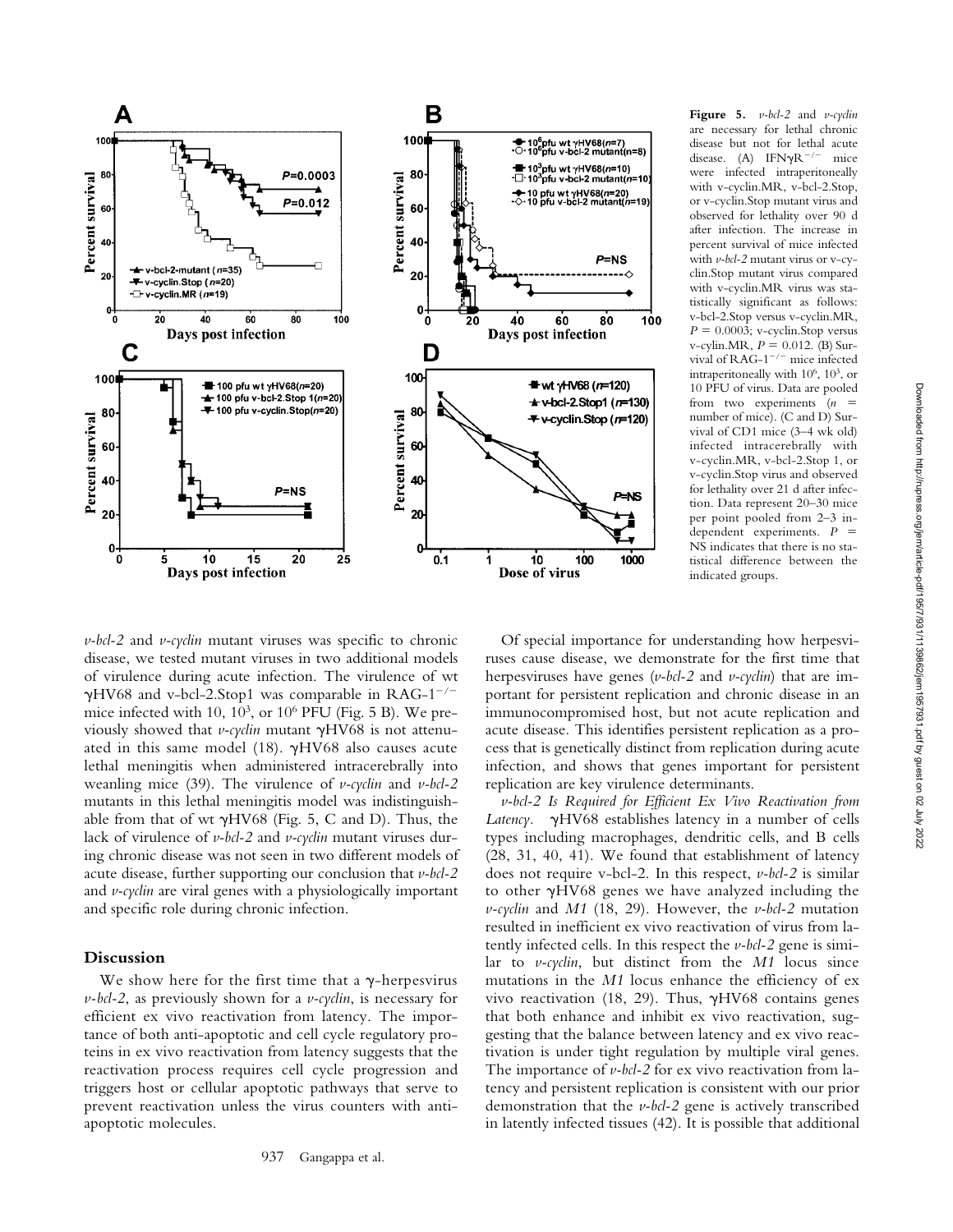phenotypes of v-bcl-2 mutants may be identified using different route of infection.

Why are both *v-bcl-2* and *v-cyclin* important for efficient ex vivo reactivation from latency? We speculate that latently infected cells are in a resting  $G_0$  state, and that the process of ex vivo reactivation requires the *v-cyclin* for induction of cell cycle progression. In this scenario, the *v-bcl-2* would prevent apoptosis induced either by expression of viral genes critical for ex vivo reactivation or by proapoptotic host genes that come into play during ex vivo reactivation. It is interesting that the KSHV v-cyclin can induce apoptosis in cells when overexpressed, and that this is blocked by coexpression of the KSHV v-bcl-2 (43). Similarly, the -HV68 v-cyclin induces cell cycle progression in transgenic thymocytes and is oncogenic, despite causing increased apoptosis (26). Thus, the v-bcl-2 may be needed to prevent an apoptotic response caused by v-cyclin expression.

It is also possible that the v-bcl-2 prevents apoptosis induced by host proteins. For example, the  $\gamma$ HV68 and HVS  $v$ -bcl-2 can block both Fas and TNF- $\alpha$  mediated apoptosis when over-expressed (6, 44), and the EBV v-bcl-2 can inhibit granzyme-mediated apoptosis  $(45)$ . This latter is particularly significant since deficiency of perforin (which is key for induction of apoptosis by host granzymes) results in increased number of latently infected cells (unpublished data). It will be important to determine the precise host and viral pathways for apoptosis induction that are inhibited by v-bcl-2 expression from the viral genome, as opposed to overexpression in cultured cells. It is possible that the v-bcl-2 is critical for blocking apoptosis induced by both host and viral proteins. Identification of apoptotic pathways inhibited by v-bcl-2 may lead to therapies for  $\gamma$ -herpesvirus associated diseases, as enhancement of such pathways, for example by ablating *v-bcl-2* function, may prevent viral reactivation or inhibit persistent replication.

*Different Genetic Requirements for Acute and Persistent Replication In Vivo.* The demonstration that both the *v-bcl-2* and the *v-cyclin* are critical for persistent replication in an immunocompromised host, but not for acute infection, identifies persistent infection as a genetically distinct phase of herpesvirus infection in vivo. Thus,  $\gamma$ -herpesvirus infection in vivo has the following experimentally distinguishable components: acute replication, establishment of latency, maintenance of latency, persistent replication, and reactivation from latency. The presence of conserved genes with a specialized function during persistent replication rather than replication during acute infection suggests that persistent replication is a physiologically important component of herpesvirus infection.

It is likely that persistent replication contributes to spread of the virus within the population. In addition, it has been suggested that persistent replication may contribute to tumorigenesis by  $\gamma$ -herpesviruses (46). It is therefore possible that genes of the virus that are necessary for persistent replication will also contribute to tumorigenesis even if they are not independently oncogenic. This hypothesis predicts that induction of tumors by  $\gamma$ -herpesviruses could be prevented by targeting the function of genes essential for persistent

replication, even when the genes have no role in replication in tissue culture, replication during acute infection, or detectable transforming activity. It is important to note that there is no direct evidence to date that persistent replication occurs in normal hosts. However, intermittent reactivation does occur in normal hosts, and considerable evidence shows that T cells recognizing lytic  $\gamma$ HV68 antigens are continuously stimulated during latency, suggesting that lytic viral gene expression, and perhaps persistent replication at a level undetectable by current assays, does occur in normal hosts (47–53).

It is interesting that two genes that are important for efficient reactivation ex vivo (*v-cyclin* and *v-bcl-2*) are also important for persistent replication in an immunocompromised host. This strongly supports the hypothesis that persistent virus is derived from reactivation events rather than continued passage of infectious virus from one lytically infected cell to the next. In this model, persistent virus would derive from reactivation events with expansion of the reactivation-derived virus limited by components of the immune system. One such host factor is IFN- $\gamma$ , which controls latency, persistence, and chronic disease due to infection with both the  $\gamma$ -herpesvirus  $\gamma$ HV68 (54; unpublished data) and the  $\gamma$ -herpesvirus murine cytomegalovirus (32, 38, 55). It is possible that effective control of chronic --herpesvirus infection would best be accomplished by simultaneous blockade of the function of genes critical for reactivation and persistent replication and enhancement of immune functions such as IFN- $\gamma$  that are critical for controlling reactivation from latency and persistence.

We also thank members of the laboratories of H.W. Virgin, S.H. Speck, David Leib, and Lynda Morrison for constructive comments on this research. Helpful comments on the manuscript were made by Beth Levine, Scott A. Tibbetts, and Joy T. Loh.

H.W. Virgin was supported by grant RPG-97-134-01-MBC from the American Cancer Society and National Institutes of Health grants AI39616, CA74730, and HL60090. S.H. Speck was supported by National Institutes of Health grants CA43143, CA52004, CA58524, CA74730. L.F. van Dyk was supported by grant 5T32 AI 07163 from the National Institutes of Health.

*Submitted: 31 October 2001 Revised: 2 January 2002 Accepted: 4 February 2002*

#### **References**

- 1. Pipas, J.M., and A.J. Levine. 2001. Role of T antigen interactions with p53 in tumorigenesis. *Semin. Cancer Biol.* 11:23– 30.
- 2. Jung, J.U., J.K. Choi, A. Ensser, and B. Biesinger. 1999. Herpesvirus saimiri as a model for gammaherpesvirus oncogenesis. *Semin. Cancer Biol.* 9:231–239.
- 3. Wolf, J.K., and P.T. Ramirez. 2001. The molecular biology of cervical cancer. *Cancer Invest.* 19:621–629.
- 4. Kao, W.H., S.L. Beaudenon, A.L. Talis, J.M. Huibregtse, and P.M. Howley. 2000. Human papillomavirus type 16 E6 induces self-ubiquitination of the E6AP ubiquitin-protein ligase. *J. Virol.* 74:6408–6417.
- 5. Virgin, H.W., P. Latreille, P. Wamsley, K. Hallsworth, K.E.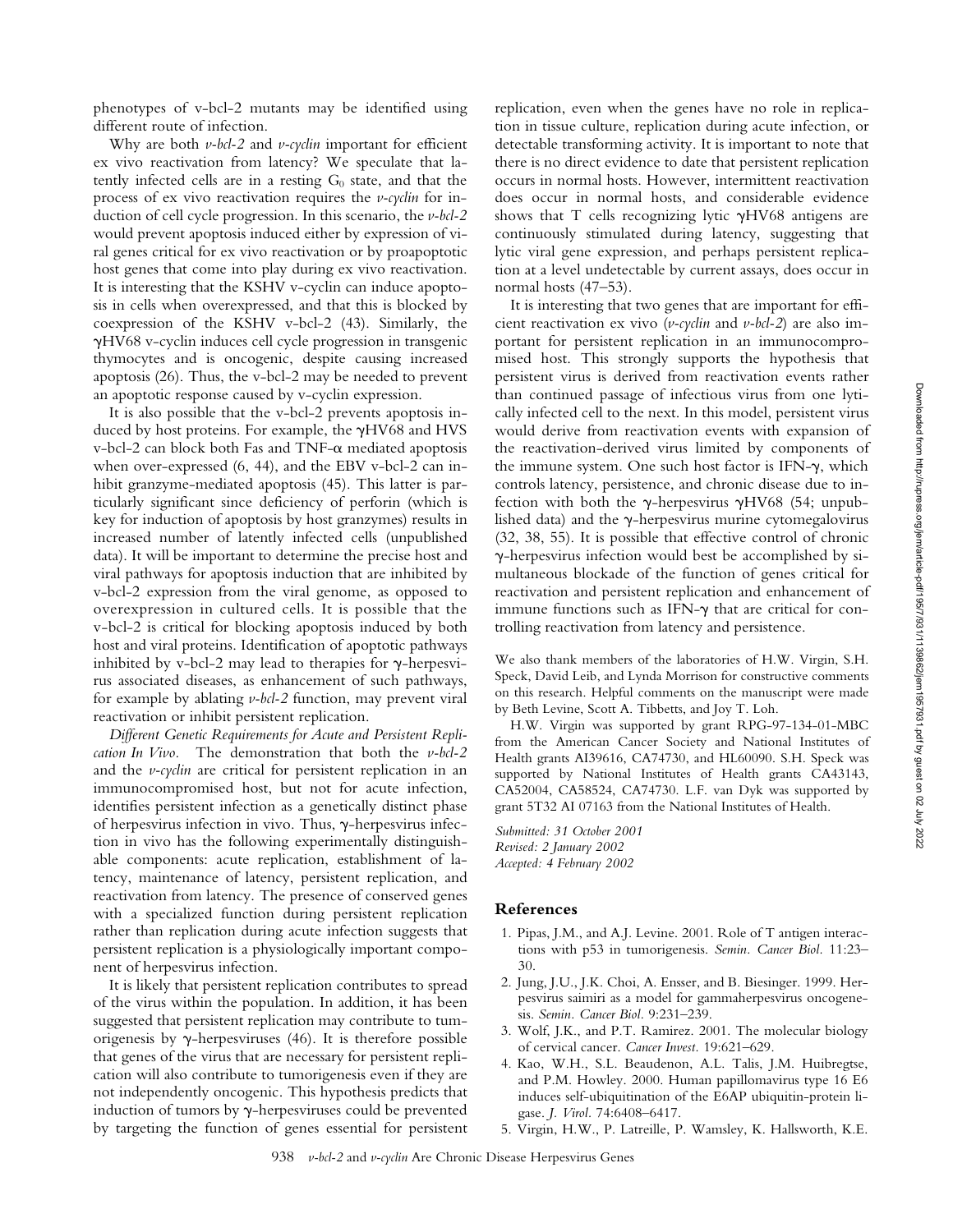Weck, A.J. Dal Canto, and S.H. Speck. 1997. Complete sequence and genomic analysis of murine gammaherpesvirus 68. *J. Virol.* 71:5894–5904.

- 6. Wang, G.H., T.L. Garvey, and J.I. Cohen. 1999. The murine gammaherpesvirus-68 M11 protein inhibits Fas- and TNFinduced apoptosis. *J. Gen. Virol.* 80:2737–2740.
- 7. Bellows, D.S., B.N. Chau, P. Lee, Y. Lazebnik, W.H. Burns, and J.M. Hardwick. 2000. Antiapoptotic herpesvirus bcl-2 homologs escape caspase-mediated conversion to proapoptotic proteins. *J. Virol.* 74:5024–5031.
- 8. Henderson, S., D. Huen, M. Rowe, C. Dawson, G. Johnson, and A. Rickinson. 1993. Epstein-Barr virus-coded BHRF1 protein, a viral homologue of Bcl-2, protects human B cells from programmed cell death. *Proc. Natl. Acad. Sci. USA.* 90: 8479–8483.
- 9. Sarid, R., T. Sato, R.A. Bohenzky, J.J. Russo, and Y. Chang. 1997. Kaposi's sarcoma-associated herpesvirus encodes a functional bcl-2 homologue. *Nat. Med.* 3:293–298.
- 10. Nava, V.E., E.H. Cheng, M. Veliuona, S. Zou, R.J. Clem, M.L. Mayer, and J.M. Hardwick. 1997. *Herpesvirus saimiri* encodes a functional homolog of the human bcl-2 oncogene. *J. Virol.* 71:4118–4122.
- 11. Brun, A., F. Rodriguez, J.M. Escribano, and C. Alonso. 1998. Functionality and cell anchorage dependence of the African swine fever virus gene A179L, a viral bcl-2 homolog, in insect cells. *J. Virol.* 72:10227–10233.
- 12. Brun, A., C. Rivas, M. Esteban, J.M. Escribano, and C. Alonso. 1996. African swine fever virus gene A179L, a viral homologue of bcl-2, protects cells from programmed cell death. *Virology.* 225:227–230.
- 13. Sundararajan, R., and E. White. 2001. E1B 19K blocks Bax oligomerization and tumor necrosis factor alpha-mediated apoptosis. *J. Virol.* 75:7506–7516.
- 14. Perez, D., and E. White. 2000. TNF-alpha signals apoptosis through a bid-dependent conformational change in Bax that is inhibited by E1B 19K. *Mol. Cell*. 6:53–63.
- 15. Han, J., D. Modha, and E. White. 1998. Interaction of E1B 19K with Bax is required to block Bax-induced loss of mitochondrial membrane potential and apoptosis. *Oncogene.* 17: 2993–3005.
- 16. Han, J., H.D. Wallen, G. Nunez, and E. White. 1998. E1B 19,000-molecular-weight protein interacts with and inhibits CED-4-dependent, FLICE-mediated apoptosis. *Mol. Cell Biol.* 18:6052–6062.
- 17. Marchini, A., B. Tomkinson, J.I. Cohen, and E. Kieff. 1991. BHRF1, the Epstein-Barr virus gene with homology to bcl2, is dispensable for B-lymphocyte transformation and virus replication. *J. Virol.* 65:5991–6000.
- 18. Van Dyk, L.F., H.W. Virgin, and S.H. Speck. 2000. The murine gammaherpesvirus 68 v-cyclin is a critical regulator of reactivation from latency. *J. Virol.* 74:7451–7461.
- 19. Albrecht, J.-C., J. Nicholas, D. Biller, K.R. Cameron, B. Biesinger, C. Newman, S. Wittmann, M.A. Craxton, H. Coleman, B. Fleckenstein, and R.W. Honess. 1992. Primary structure of the herpesvirus saimiri genome. *J. Virol.* 66: 5047–5058.
- 20. Russo, J.J., R.A. Bohenzky, M.-C. Chien, J. Chen, M. Yan, D. Maddalena, J.P. Parry, D. Peruzzi, I.S. Edelman, Y. Chang, and P.S. Moore. 1996. Nucleotide sequence of the Kaposi sarcoma-associated herpesvirus (HHV8). *Proc. Natl. Acad. Sci. USA.* 93:14862–14867.
- 21. Jung, J.U., M. Stager, and R.C. Desrosiers. 1994. Virusencoded cyclin. *Mol. Cell. Biol.* 14:7235–7244.
- 22. Nicholas, J., K.R. Cameron, and R.W. Honess. 1992. Herpesvirus saimiri encodes homologs of G protein-coupled receptors and cyclins. *Nature.* 355:362–365.
- 23. Arvanitakis, L., N. Yaseen, and S. Sharma. 1995. Latent membrane protein-1 induces cyclin D2 expression, pRb hyperphosphorylation, and loss of TGF-beta-1-mediated growth inhibition on EBV-positive B cells. *J. Immunol.* 155: 1047–1056.
- 24. Cannell, E.J., P.J. Farrell, and A.J. Sinclair. 1996. Epstein-Barr virus exploits the normal cell pathway to regulate Rb activity during the immortalisation of primary B-cells. *Oncogene.* 13:1413–1421.
- 25. Sinclair, A.J., I. Palmero, A. Holder, G. Peters, and P.J. Farrell. 1995. Expression of cyclin D2 in Epstein-Barr virus positive Burkitt's lymphoma cell lines is related to methylation status of the gene. *J. Virol.* 69:1292–1295.
- 26. Van Dyk, L.F., J.L. Hess, J.D. Katz, M. Jacoby, S.H. Speck, and H.W. Virgin. 1999. The murine gammaherpesvirus 68 v-cyclin is an oncogene that promotes cell cycle progression in primary lymphocytes. *J. Virol.* 73:5110–5122.
- 27. Hoge, A.T., S.B. Hendrickson, and W.H. Burns. 2000. Murine gammaherpesvirus 68 cyclin D homologue is required for efficient reactivation from latency. *J. Virol.* 74:7016– 7023.
- 28. Weck, K.E., M.L. Barkon, L.I. Yoo, S.H. Speck, and H.W. Virgin. 1996. Mature B cells are required for acute splenic infection, but not for establishment of latency, by murine gammaherpesvirus 68. *J. Virol.* 70:6775–6780.
- 29. Clambey, E.T., H.W. Virgin, and S.H. Speck. 2000. Disruption of the murine gammaherpesvirus 68 M1 open reading frame leads to enhanced reactivation from latency. *J. Virol.* 74:1973–1984.
- 30. Muller, U., S. Steinhoff, L.F.L. Reis, S. Hemmi, J. Pavlovic, R.M. Zinkernagel, and M. Aguet. 1994. Functional role of type I and type II interferons in antiviral defense. *Science.* 264: 1918–1921.
- 31. Weck, K.E., S.S. Kim, H.W. Virgin, and S.H. Speck. 1999. Macrophages are the major reservoir of latent murine gammaherpesvirus 68 in peritoneal cells. *J. Virol.* 73:3273–3283.
- 32. Weck, K.E., A.J. Dal Canto, J.D. Gould, A.K. O'Guin, K.A. Roth, J.E. Saffitz, S.H. Speck, and H.W. Virgin. 1997. Murine gammaherpesvirus 68 causes large vessel arteritis in mice lacking interferon-gamma responsiveness: a new model for virus induced vascular disease. *Nat. Med.* 3:1346–1353.
- 33. Dal Canto, A.J., H.W. Virgin, and S.H. Speck. 2000. Ongoing viral replication is required for gammaherpesvirus 68 induced vascular damage. *J. Virol.* 74:11304–11310.
- 34. Weck, K.E., S.S. Kim, H.W. Virgin, and S.H. Speck. 1999. B cells regulate murine gammaherpesvirus 68 latency. *J. Virol*. 73:4651–4661.
- 35. Bodaghi, B., T.R. Jones, D. Zipeto, C. Vita, L. Sun, L. Laurent, F. Arenzana-Seisdedos, J.L. Virelizier, and S. Michelson. 1998. Chemokine sequestration by viral chemoreceptors as a novel viral escape strategy: withdrawal of chemokines from the environment of cytomegalovirus-infected cells. *J. Exp. Med.* 188:855–866.
- 36. Penfold, M.E., D.J. Dairaghi, G.M. Duke, N. Saederup, E.S. Mocarski, G.W. Kemble, and T.J. Schall. 1999. Cytomegalovirus encodes a potent alpha chemokine. *Proc. Natl. Acad. Sci. USA.* 96:9839–9844.
- 37. Patterson, C.E., and T. Shenk. 1999. Human cytomegalovirus UL36 protein is dispensable for viral replication in cultured cells. *J. Virol.* 73:7126–7131.